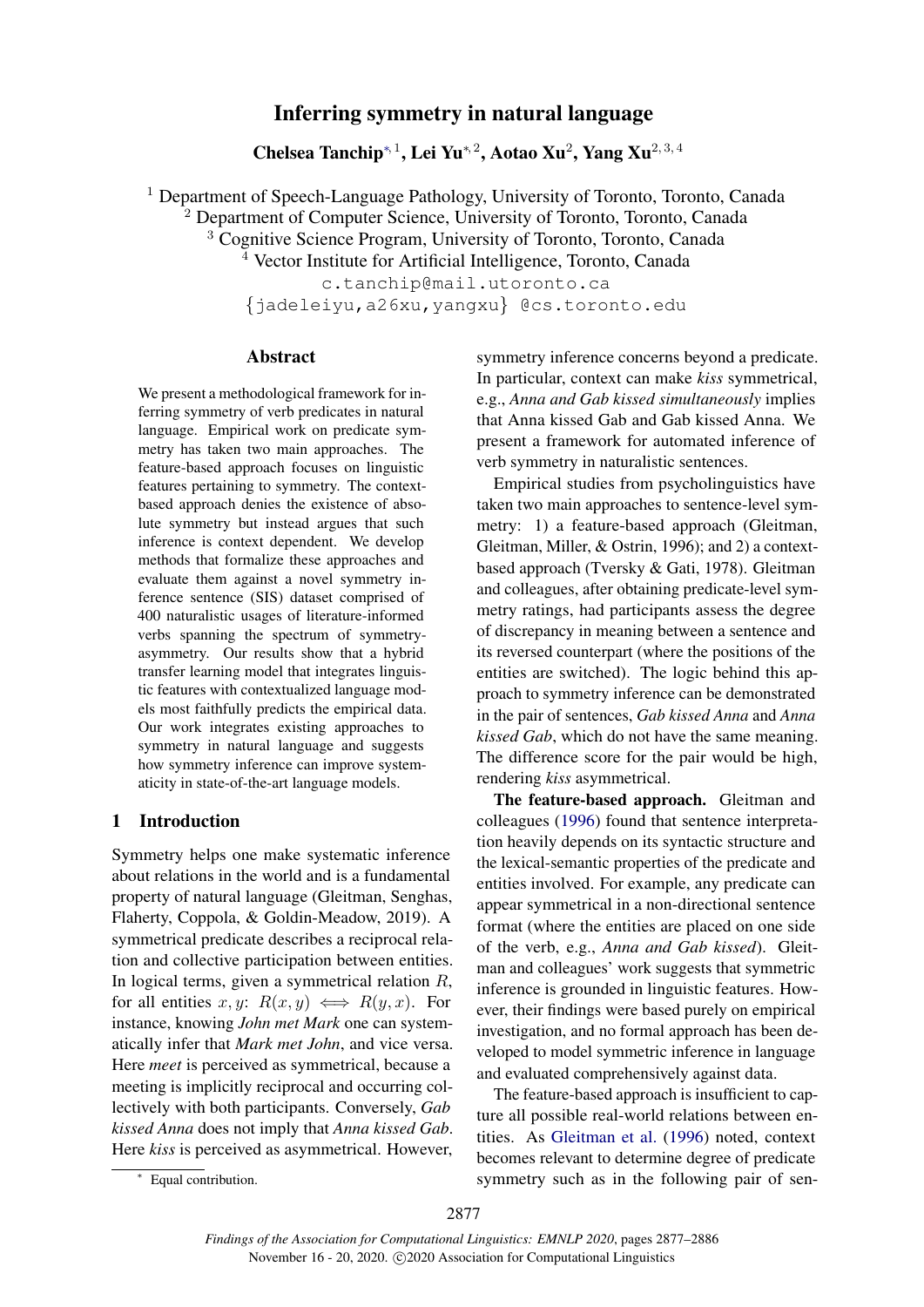tences: *My sister met Meryl Streep* (judged asymmetric) and *John met Mark* (judged symmetric), which indicates that sentences similar in lexical and syntactic features do not always yield the same symmetry judgment.

The context-based approach. Focusing on the symmetric predicate *similar* instead of verb predicates in their generality, [Tversky and Gati](#page-9-0) [\(1978\)](#page-9-0) elaborated further on the role of context. First they examined the nature of entities. They deliberately chose entities that are conceptually close in prominence (e.g. *Austria*, *West Germany*) or much different (e.g. *England*, *Jordan*), and found that symmetric inference can depend on one's world knowledge. In a related experiment, they showed that inference involving the predicate *similar* can be manipulated with contextual information. For example, *Hungary* was judged to be more similar to *Austria* than *Sweden* or *Norway*, but *Sweden* was judged to be more similar to *Austria* than Sovietaligned *Hungary* or Soviet-aligned *Poland*. This approach highlights the need to formalize a contextual approach to symmetry and evaluate how it interacts and fairs with the feature approach.

Our view is that both linguistic features and contextual knowledge matter in symmetry judgment, and integrating the two approaches described should facilitate systematic inference [\(Fodor,](#page-8-1) [1987\)](#page-8-1) in models of natural language processing (NLP). We develop a naturalistic sentence dataset for symmetry inference of literature-informed verbs spanning symmetry-asymmetry that is underrepresented in existing natural language inference datasets such as SNLI [\(Bowman et al.,](#page-8-2) [2015\)](#page-8-2). We show that whereas a contextualized language model helps operationalize a context-based approach to symmetry inference, it is critically lacking in learning linguistic features pertaining to symmetry. We propose a hybrid transfer learning model that integrates linguistic features with context and demonstrate its efficacy in improving systematic inference of contextual language models.

# 2 Related work

#### 2.1 Symmetry in logic vs. empirical tradition

In logic, symmetry and reciprocity [\(Siloni,](#page-9-1) [2012;](#page-9-1) [Winter,](#page-9-2) [2018\)](#page-9-2) are treated differently, but the difference is often overlooked in empirical tasks. Symmetrical predicates describe a collective event encompassing all entities involved, while reciprocity relates propositions [\(Gleitman et al.,](#page-8-3) [2019\)](#page-8-3). In

other words, symmetry describes one event and reciprocity describes multiple events occurring with the same action and the same entities but only with roles reversed. To exemplify the difference, take the following sentences: *John and Mary hug* and *John and Mary hug each other*. The first sentence is symmetric and reciprocal, as hugging here is one event with simultaneous reciprocation. The second sentence, however, arguably describes two separate events occurring sequentially: *hug(John,Mary)* and then *hug(Mary,John)* [\(Winter,](#page-9-2) [2018\)](#page-9-2). The difference between symmetry and reciprocity is not syntactically obvious, which is why humans tend to treat the two concepts as the same in sentence-only tasks [\(Gleitman et al.,](#page-8-0) [1996\)](#page-8-0). Empirical studies have since used visual stimuli to help participants separate symmetry and reciprocity [\(Kruitwagen et al.,](#page-9-3) [2017;](#page-9-3) [Majid et al.,](#page-9-4) [2011\)](#page-9-4). Given these findings, we do not expect human judgment to differentiate symmetry and reciprocity problem from sentence-only stimuli. However, it is instructive to explore how NLP models, particularly contextualized language models such as BERT [\(Devlin](#page-8-4) [et al.,](#page-8-4) [2018\)](#page-8-4), would fare in these cases.

# 2.2 Symmetry and systematicity in natural language inference

Psycholinguistic research suggests that conceiving symmetry relations relies on essential human capabilities of language understanding. However, few studies have modelled symmetry inference computationally or tested models against empirical data. Symmetry inference can be treated as a special case of recognizing textual entailment (RTE): the pair of input sentences for symmetry problems are typically identical, except that the entities (e.g., subject and object) associated with the target predicate are permuted. Existing studies in semantic inference have constructed NLP systems to predict entailment directionality between simple expressions [\(Bhagat et al.,](#page-8-5) [2007\)](#page-8-5). However, their methods often rely on human-annotated features and fail on more complex examples where contextual dependency is essential for entailment recognition.

Deep contextualized language models have since been shown to capture rich contextual information in various natural language inference (NLI) tasks, which is a promising starting point for modelling symmetry in natural context [\(Peters et al.,](#page-9-5) [2018\)](#page-9-5). However, the interpretability and robustness of these large-scale pre-trained models are yet to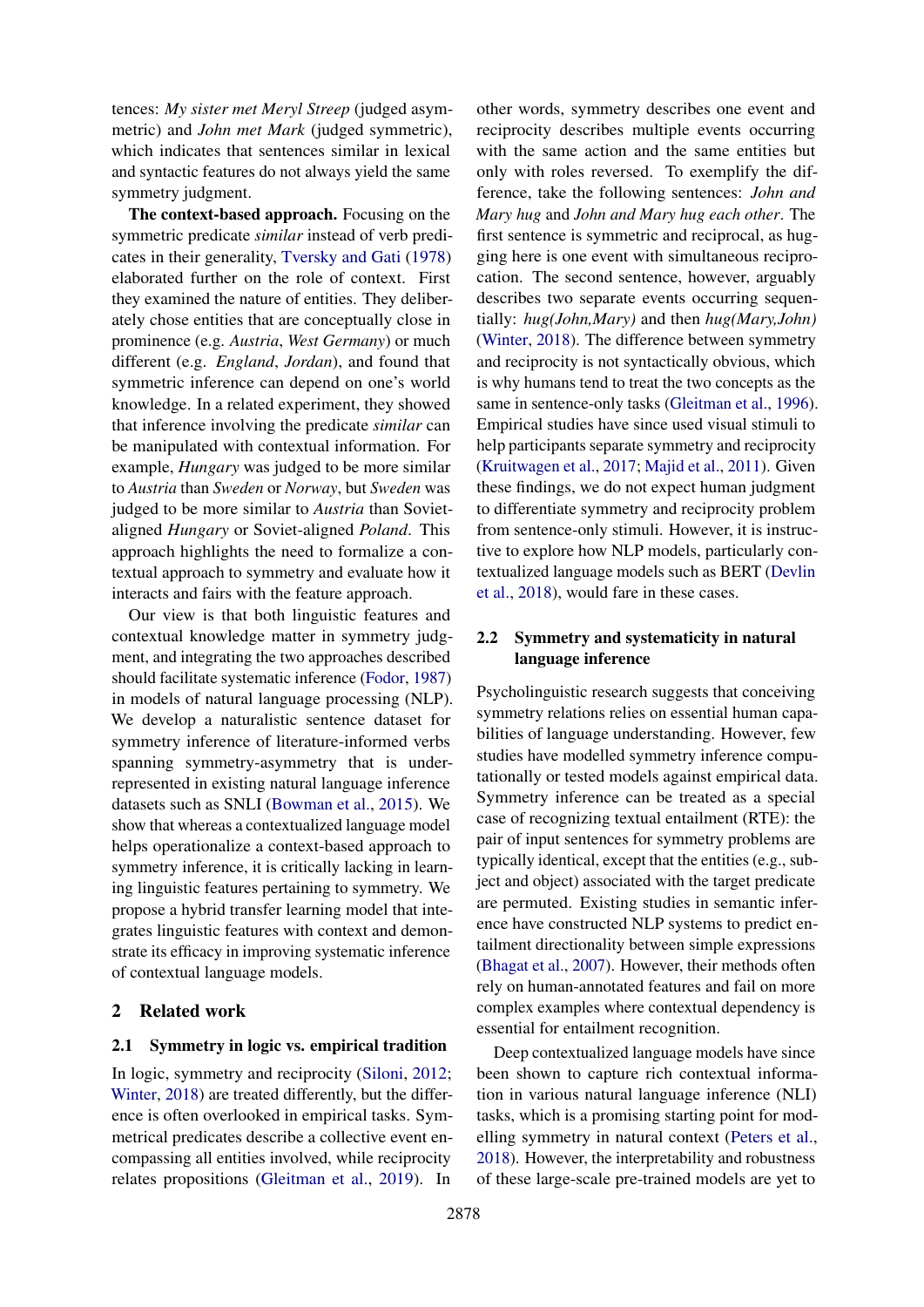<span id="page-2-0"></span>

Figure 1: Illustration of the methodological framework for symmetry inference. The blue modules represent regression learning pipeline for each single model, and Stage 2 of the hybrid model. The red module denotes Stage 1 of the hybrid model in transfer learning.

be evaluated on symmetry inference. In a series of case studies, Goodwin and colleagues [\(2020\)](#page-8-6) demonstrated that despite the high overall performance, state-of-the-art NLI systems consistently failed to capture the contribution of certain classes of words or regularities in semantic representation. The inability to generalize systematically is also observed when training sequence-to-sequence neural models to understand instructions with compositional semantic structures [\(Lake and Baroni,](#page-9-6) [2018\)](#page-9-6). Our methodological framework for symmetry inference is intimately related to systematicity in NLI. A systematic learner should be able to infer for instance that *I kissed her* has a higher degree of asymmetry than *We kissed each other*. In a comprehensive set of analyses, we demonstrate that both contextual and linguistic cues are essential for accurate inference about symmetry, and a joint approach helps to improve inference in contextualized language models.

#### 3 Methodology

We formulate symmetry inference as a regressionbased representational learning problem. We explore a set of representational schemes that capture the existing approaches to symmetry based on features and contextualization, as well as a hybrid model that integrates these representations.

As illustrated in Figure [1,](#page-2-0) an encoder takes in an input sentence  $x^{(i)}$  and provides hidden representation  $\mathbf{h}^{(i)} = F(x^{(i)})$  with information pertaining to symmetry inference. An additional regression layer then takes this hidden representation and computes a continuous score that quantifies the degree

of symmetry for sentence  $x_i$ . To adopt a parsimonious approach, we use a simple linear layer  $\mathbf{w}_{\text{reg}} \in \mathbf{R}^{\text{dim}(h) \times 1}$  in all experiments, such that

$$
\hat{y}_i = \boldsymbol{w}_{\text{reg}}^T \boldsymbol{h}^{(i)} + b_{\text{reg}} \tag{1}
$$

During the learning process, the model is presented with a ground-truth symmetry score  $y^{(i)}$ (from human annotation explained later) for each sentence. The objective function of the model follows a standard regularized mean-squared loss:

$$
\mathcal{L}_{\text{mse}} = \sum_{i} (y^{(i)} - \hat{y}_i)^2 + \frac{\alpha}{2} \boldsymbol{w}_{\text{reg}}^T \boldsymbol{w}_{\text{reg}} \qquad (2)
$$

We keep the regularization hyperparameter  $\alpha =$ 1.0 over all experiments. The parameterized modules of the model are trained to minimize the loss  $\mathcal{L}_{\text{mse}}$  via back-propagation. To examine the importance of feature-based and contextual information, we consider four types of encoders with varying model architectures.

Feature model. For each input sentence, the feature-based encoder first performs dependency parsing, and then extracts a sequence of syntactically-induced, categorical feature variables  $\bm{h}_i^{(i)}$  $j^{(i)}$  indicating the existence of certain linguistic patterns. We choose features that were 1) shown empirically to be associated with sentencelevel symmetry according to psycholinguistic literature; and 2) obtainable via an automatic featureextraction pipeline. Following classic empirical studies of symmetry [\(Gleitman et al.,](#page-8-0) [1996\)](#page-8-0), our model will infer symmetry from pre-defined linguistic features (described in Section [4\)](#page-3-0) and a small amount of contextual information from these features (e.g., animacy).

Static word embedding model. As a baseline to the contextualized language models, we consider two static embedding encoders, Word2Vec and GloVe [\(Mikolov et al.,](#page-9-7) [2013;](#page-9-7) [Pennington et al.,](#page-9-8) [2014\)](#page-9-8), based on pre-trained distributed word embeddings  $h_i^{(i)}$  $j^{(i)}$  for each token in  $x^{(i)}$ , and we then compute the mean vector as hidden representation:

$$
\boldsymbol{h}^{(i)} = \frac{1}{|x^{(i)}|} \sum_{j=0}^{|x^{(i)}|} \boldsymbol{h}_j^{(i)} \tag{3}
$$

As static word embeddings have been shown good at encoding rich lexical knowledge [\(Pennington](#page-9-8) [et al.,](#page-9-8) [2014\)](#page-9-8), we expect the simple average representation should capture useful semantic cues beyond the scope of the feature model.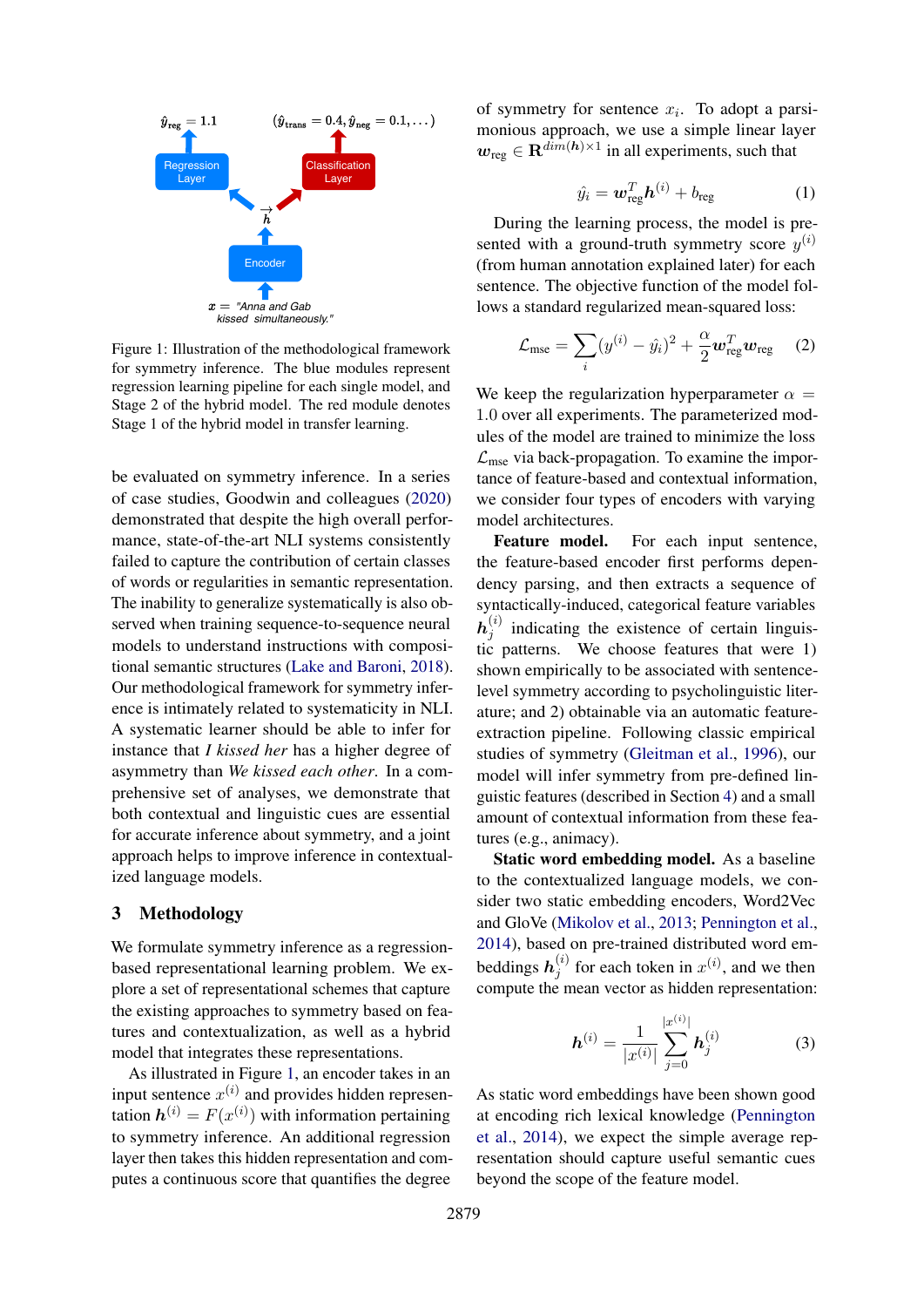Deep contextualized model. To better model variation in naturalistic context, we use the BERT transformer encoder [\(Devlin et al.,](#page-8-4) [2018\)](#page-8-4) to compute a contextualized representation for each input sentence. In particular, we follow the standard approach of applying BERT by considering a special classification token [CLS] at the beginning, and a separation token [SEP] at the end. An encoded vector  $h_i^{(i)}$  $j^{(i)}$  is then computed for each token, and the last hidden representation of [SEP] is taken as the sentence embedding  $h^{(i)}$ . As each  $\bm{h}_i^{(i)}$  $j^{(i)}$  is a nonlinear function of all input tokens, we expect the contextualized encoders to be superior than static embedding models in extracting more context-sensitive information from input. The resulting representation is fed into the regression layer to compute a symmetry score. During training, the parameters of the BERT encoder can be either fixed or updated, and we tested in both settings for a comprehensive evaluation.

Hybrid transfer learning model. The richness of knowledge encoded in contextualized models is helpful for many inference tasks, but it might not contain information directly pertaining to predicate symmetry (as made explicit in the feature model). We therefore propose a two-stage transfer learning model to coerce the contextualized model to attend to the symmetry-relevant features, as illustrated in Figure [1.](#page-2-0) In Stage 1, the BERT encoder is connected with a classification layer with weights  $W<sub>clf</sub>$ , and trained to predict the linguistic features by minimizing the negative log-likelihood loss:

$$
\mathcal{L}_{\text{clf}} = -\sum_{i} \sum_{k=1}^{K} y_k^{(i)} \log(\hat{y}_k^{(i)}) \tag{4}
$$

$$
\hat{y}^{(i)} = \sigma(\boldsymbol{W}_{\text{clf}} \boldsymbol{h}_j^{(i)} + \boldsymbol{b}_{\text{clf}})
$$
 (5)

Here K denotes the total number of features for prediction, and  $\sigma(\cdot)$  the sigmoid function. After convergence or in Stage 2, the feature-informed encoder is then topped by a regression layer to produce symmetry scores. This approach incorporates featural knowledge into the existing contextualized model from Stage 1 and transferably applies that knowledge to inferring symmetry in Stage 2.

# <span id="page-3-0"></span>4 Symmetry inference sentence dataset (SIS)

We collect data in two steps: (1) select seed verbs that are traditionally defined as (a)symmetrical and sentences that contain these verbs, and (2) obtain

human symmetry ratings for each sentence based on its perceived similarity with its reversed counterpart (e.g., switched entities) in an online survey.

Seed verbs. We focused on verbs because they are the most extensively studied word class in symmetry and have many established features. We worked with 40 common verbs from the literature, divided equally into symmetric and asymmetric categories. Table [1](#page-3-1) shows the list of verbs. 22 of these verbs are taken from [Gleitman et al.](#page-8-0) [\(1996\)](#page-8-0)'s original experiments and have thus been previously categorized. The remaining verbs are taken from their reciprocal implication in the Collins English dictionary [\(1994\)](#page-8-7) and in related literature [\(Winter,](#page-9-2) [2018;](#page-9-2) [Siloni,](#page-9-1) [2012\)](#page-9-1). The selected verbs represent the broad spectrum of symmetry-asymmetry.

<span id="page-3-1"></span>

| Group                              | Verb predicate                                                                                                                                                                       |
|------------------------------------|--------------------------------------------------------------------------------------------------------------------------------------------------------------------------------------|
| Symmetric<br>$(20 \text{ verbs})$  | marry, match, resemble, meet, argue, dif-<br>fer, combine, compare, rhyme, tie, chat,<br>alternate, mix, coexist, clash, converse,<br>collaborate, communicate, agree, sepa-<br>rate |
| Asymmetric<br>$(20 \text{ verbs})$ | love, drown, see, hit, follow, choke, eat,<br>copy, save, hate, kill, chase, hurt, push,<br>bounce, break, lecture, hurry, applaud,<br>know                                          |

Table 1: List of verb predicates analyzed in this study.

Sentence extraction. We semi-randomly extracted 400 sentences (10 sentences per verb) from the English Web 2015 Corpus (Jakubíček et al., [2013\)](#page-8-8) using SketchEngine, a RegEx extraction tool. The chosen sentences contain at least two entities and a verb that denotes some relation between the entities. This relation is structured either as directional or non-directional, with the dataset containing a balanced ratio between the two structures. For the online survey, the sentences are presented with its reversed counterpart, wherein the order of entities is switched. The design of this dataset is based on that of [Gleitman et al.](#page-8-0) [\(1996\)](#page-8-0). However, our sentences are different such that their structural and event characteristics naturally vary, while Gleitman and colleagues' test sets strictly contain 2-3 entities and a predicate.

Feature coding for SIS. Table [2](#page-4-0) summarizes the full set of features used for modeling, using the sentence *I pushed my friends and they pushed me too* as an example. The majority of features have been taken from the literature. Additional features have been selected based on the natural variation of our sentence data, which has not not addressed in previous studies. Most features apply to the clause that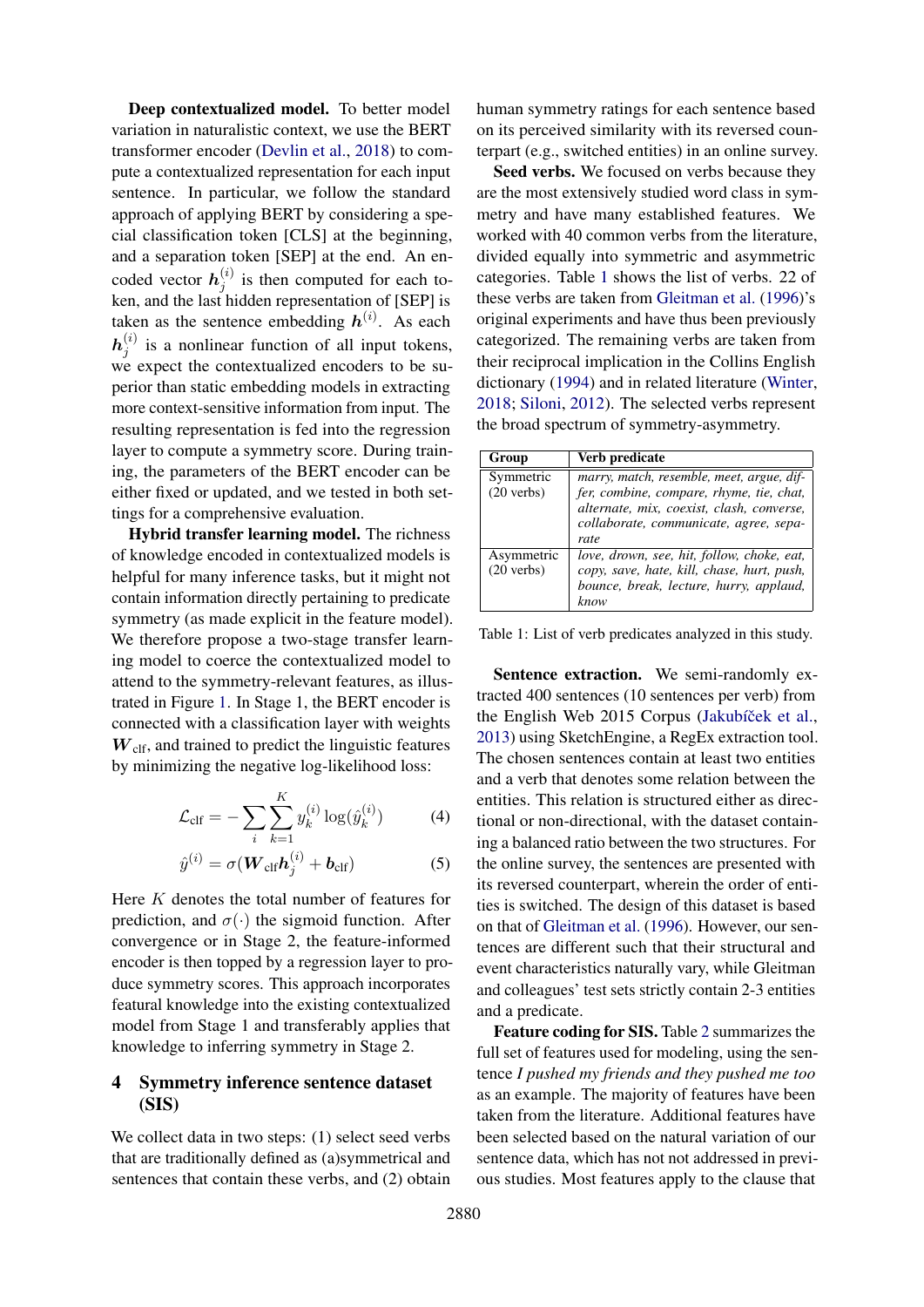contains the entities and target verb predicate, but some account for additional contextual information. We primarily use SpaCy, an open-source library for NLP in Python, for feature extraction. We also use ClausiePy, a SpaCy-based model for clausebased open information extraction [\(Del Corro and](#page-8-9) [Gemulla,](#page-8-9) [2013\)](#page-8-9), to extract event-related features (number of entities and number of events). We use the Stanford Named Entity Recognizer with 3-class labels [\(Manning et al.,](#page-9-9) [2014\)](#page-9-9) to obtain animacy ratings for nouns and pronouns in sentences. One annotator manually corrected the tags assigned by the NER classifier, which were then verified by two more annotators for 10% of the data. We obtained animacy ratings for nouns and pronouns that operated as subject and object in the sentence. A noun is considered animate if their tag is PERSON or ORGANIZATION [\(Comrie,](#page-8-10) [1989\)](#page-8-10). Animals are manually encoded as animate. Pronouns are considered animate unless explicitly co-referenced with an inanimate entity (e.g., *the walls, they talked to me*). Between annotators, the Kappa statistic [\(McHugh,](#page-9-10) [2012\)](#page-9-10) for the task of rating subject animacy is  $\kappa = 0.88$  whereas for the task of rating animacy matching  $\kappa = 0.75$ . Between averaged annotator results and machine ratings, subject animacy is  $\kappa = 0.75$ , whereas for animacy matching  $\kappa = 0.63$ . Finally, we use the Google Ngram API [\(Michel et al.,](#page-9-11) [2011\)](#page-9-11)<sup>[1](#page-4-1)</sup>. "subject + verb" and "object + verb" are represented as strings and later inputted into Google Ngram to obtain their frequencies. If the "subject + verb" combination is more frequent, determined by a greater summed proportion, the subject entity is considered more prototypical. If the frequencies are the same, the subject entity is not considered more prototypical.

Online survey. We replicate Experiments 3-4 in [Gleitman et al.](#page-8-0) [\(1996\)](#page-8-0) study by collecting symmetry ratings with Amazon Mechanical Turk. To ensure the quality of the data, we first ask all online participants to answer a set of qualification test questions to assess that only native English speakers contribute to the data. Our instructions describe symmetry in sentences as participants simultaneously being on the giving and receiving end of the action described. Several examples of symmetric and asymmetric sentences are presented. Participants are then presented with pairs of sentences

<span id="page-4-0"></span>

| <b>Feature</b>                                        | <b>Value</b>   |  |
|-------------------------------------------------------|----------------|--|
| Is the verb transitive? (trans)                       |                |  |
| Is the verb modified by a preposition? (chat with,    |                |  |
| $trans\_mod$                                          |                |  |
| Is the verb in present tense*? $(v_{\textit{tense}})$ |                |  |
| Is the verb active? $(v \_act)$                       |                |  |
| Is the verb preceded by a modal expression of         |                |  |
| uncertainty*? (could, can, might, modal)              |                |  |
| Is the verb negated*? $(neg)$                         |                |  |
| Is the verb the root of the sentence*? $(is\_root)$   |                |  |
| Is the sentence directional? (direction)              | $\overline{1}$ |  |
| Is the entity in subject position singular?           |                |  |
| $(sing\_sub)$                                         |                |  |
| Is the entity in object position singular?            |                |  |
| $(sinq_0b_i)$                                         |                |  |
| Is the entity in subject position conjoined? (A and   |                |  |
| B meet, conj_sub)                                     |                |  |
| Is the entity in object position conjoined?           |                |  |
| $(coni_0$                                             | $\overline{0}$ |  |
| Does the sentence contain a reciprocal phrase?        |                |  |
| (each other, one another, rcp_phrase)                 |                |  |
| Is the subject animate? (ani_sub)                     |                |  |
| Do the subject and object share the same animacy      |                |  |
| rating? (ani_match)                                   |                |  |
| Is the subject more frequently paired with            |                |  |
| this predicate compared to the object?                |                |  |
| $(sub\_more\_freq)$                                   |                |  |
| How many nominals are in the sentence?                |                |  |
| (num(np)<br>$\overline{2}$                            |                |  |
| How many events are described are in the sen-         |                |  |
| tence? (num_clauses)                                  |                |  |

Table 2: Features for symmetry, with example values for *I pushed my friends and they pushed me too.* \* denotes new feature not discussed in the literature in relation to symmetry.

(original and reversed) and asked to rate how similar in meaning the given two sentences are from a scale of 1-5, where 1 indicates the sentences have the same meaning and 5 indicates they do not have the same meaning. Figure [2](#page-5-0) shows the instructions provided to the workers. 7 ratings were collected for each of the 400 sentence pairs from 61 workers in total.

Data and code availability. The SIS dataset and code implementation of our symmetry inference methods are publicly available at [https://](https://github.com/jadeleiyu/symmetry_inference) [github.com/jadeleiyu/symmetry\\_inference](https://github.com/jadeleiyu/symmetry_inference).

## 5 Model evaluation and results

We report findings in four steps. First, as a replication we assess the correlation between SIS dataset sentence ratings and verb-level symmetry scores reported by [Gleitman et al.](#page-8-0) [\(1996\)](#page-8-0). Second, we evaluate model predictions for sentence-level similarity ratings. Third, we perform an error analysis and interpret the findings. Fourth, we offer a focused analysis of model systematicity.

<span id="page-4-1"></span><sup>1</sup>[http://storage.googleapis.com/books/](http://storage.googleapis.com/books/ngrams/books/datasetsv2.html) [ngrams/books/datasetsv2.html](http://storage.googleapis.com/books/ngrams/books/datasetsv2.html). We determine the prototypicality of the subject entity by extracting and and summing frequencies from 1800 to 2011.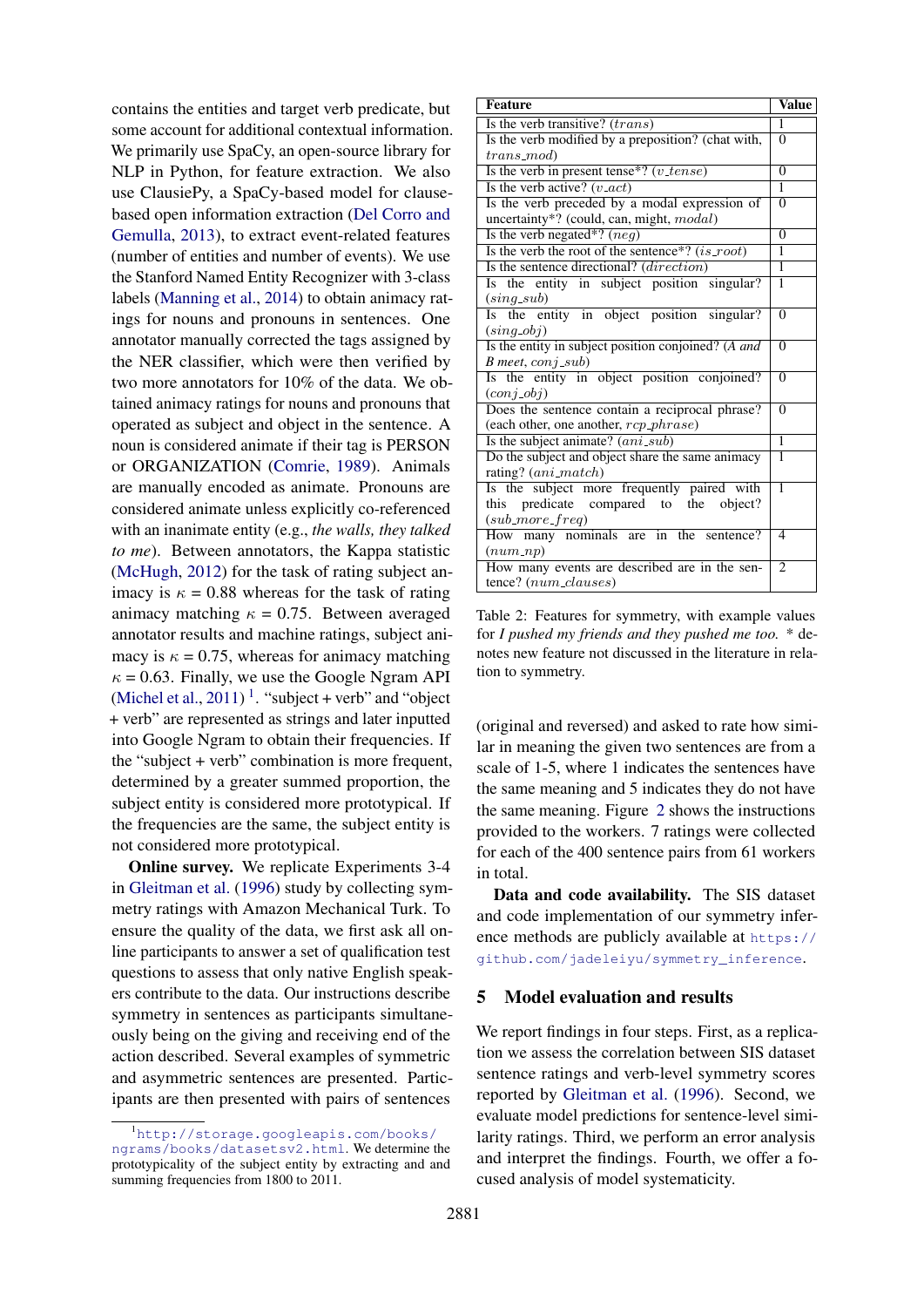<span id="page-5-0"></span>A sentence is symmetrical if all participants are simultaneously on the giving and receiving end of the action described. If you switch the position of the participants, the overall meaning of the sentence won't change.

In this task, you will be given a pair of sentences. The first describes at least two participants and describes their relationship. The second sentence conveys the same information as the first, except the positions of the participants in the sentence are switched.

Your task is to rate how alike in meaning the given two sentences are from a scale of 1-5, where 1 means the sentences do mean the same and 5 means do not mean the same.

Given the following pair of sentences:

- (a) A kisses B on the cheek.
- (b) B kisses A on the cheek.

Rate how alike in meaning the given two sentences are from a scale of 1-5, where 1 means the sentences do mean the same, and 5 means the sentences do not mean the same.

Figure 2: Instructions for SIS online survey.

#### 5.1 Replicating verb symmetry in SIS dataset

We average ratings for 10 sentences per verb to represent verb-level scores in the SIS dataset. As the ratings describe similarity in construal, where the lowest rating indicated the highest degree of symmetry, we take the inverse of the average rating to represent verb-level symmetry. For example, if the SIS average similarity rating was 1, its corresponding verb-level symmetry score would be 5. We correlate the resulting 22 SIS verb-level symmetry scores with the corresponding [Gleitman et al.](#page-8-0) [\(1996\)](#page-8-0) verb-level symmetry scores and obtain a Pearson's correlation of 0.83 ( $p < 0.001$ ). This finding suggests that the SIS dataset was able to replicate empirical findings at the verb level. We next go beyond the verb-level analysis to evaluate model performance in predicting symmetry for the naturalistic sentences in the SIS data.

#### 5.2 Model predictive performance

To evaluate the models in sentence-level symmetry prediction, we apply a leave-one-predicate-out procedure. Specifically, at each round, sentences associated with one verb predicate are held out as test set, and sentences associated with the remaining 39 verbs are used for training. The hybrid model in Stage 1 is also only trained with features from sentences that do not contain the target verb. The leave-one-predicate-out procedure is repeated 40 times, yielding a predicted symmetry score for every sentence in the SIS dataset. We then correlate the model-predicted symmetry scores against the averaged empirical symmetry ratings from the online survey. We also use mean squared error (MSE), the standard evaluation metric for regression, to evaluate model performance. For all trainings that involves BERT, we use PyTorch-based Hugging-Face transformer library to initialize pre-trained BERT encoders. Parameters are updated via Adam optimizer [\(Kingma and Ba,](#page-9-12) [2015\)](#page-9-12), with learning rate  $r = 10^{-4}$  and a batch size of 32.

Table [3](#page-6-0) summarizes the predictive performance of each model. The static embedding baseline models offer the worst (though statistically significant) prediction, substantially worse than that by the feature model in both Pearson correlation and MSE. We applied a permutation feature importance test [\(Altmann et al.,](#page-8-11) [2010\)](#page-8-11) to the feature model to identify the most predictive features. 7/18 features held positive weight, indicating their usefulness in predicting symmetry. These features were, in order of importance:  $\text{conj\_sub}(0.41)$ ,  $\text{num\_np}(0.04)$ ,  $rcp\_phrase$  (0.03),  $sing\_obj$  (0.02), ani\_match  $(0.02)$ , direction  $(0.01)$ , and sing sub  $(.005)$  (see Table [2](#page-4-0) for description of these features). The contextualized (BERT) model with fine tuning outperforms the feature model in terms of correlation and MSE.<sup>[2](#page-5-1)</sup> However, as we show later, despite high overall performance, the contextualized model does not subsume the feature model, and it sometimes erroneously generalizes to unseen test data. The hybrid model offers the best overall performance among all of the models considered, with a nearceiling correlation and minimal MSE. These results indicate the effectiveness of a joint approach to symmetry inference that combines features with contextual knowledge, and we next interpret and

<span id="page-5-1"></span> $2$ We also train a model based on BERT encoder without fine-tuning, and obtain  $MSE = 2.11$  and a statistically significant correlation of 0.49,  $p < 0.001$ .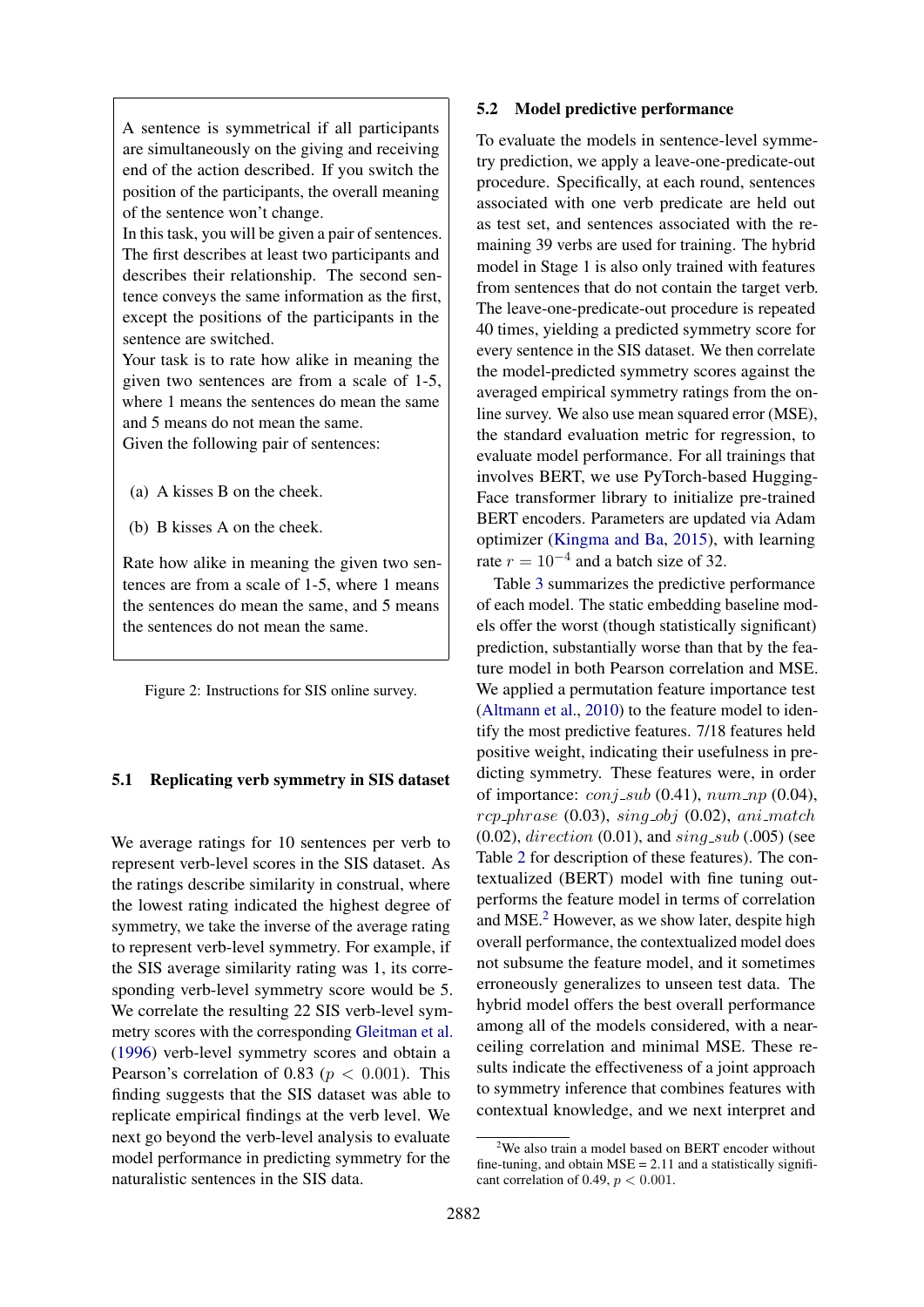<span id="page-6-0"></span>

| Model           | <b>Correlation</b> | MSE  |
|-----------------|--------------------|------|
| Feature         | 0.66               | 1.15 |
| Static Word2Vec | 0.32               | 1.87 |
| Static GloVe    | 0.33               | 1.85 |
| Contextualized  | 0.79               | 0.87 |
| <b>Hybrid</b>   | 0.90               | 0.37 |

assess errors for the 3 non-baseline models.

Table 3: Correlations between model predictions and human ratings along with MSE errors. All correlations are significant with  $p < 0.001$ .

#### 5.3 Error analysis and model interpretation

We define error cases as sentences where the absolute difference between the prediction score and the corresponding average empirical rating exceeds 1. Figure [3](#page-6-1) shows the breakdown of errors committed by the top 3 models: feature, contextualized, and hybrid. The results demonstrate that neither the feature (142/400) nor contextualized (103/400) model can capture symmetry inference alone, reflected in the higher numbers of error cases in comparison to the minimal errors from the hybrid model (35/400). The Venn diagram indicates that a substantial proportion of errors are uniquely committed by the feature model (52.8%) and the contextualized model (37.9%) separately, confirming that these two approaches to symmetry inference contain complementary information. Table [4](#page-7-0) shows example sentences from model misprediction.

<span id="page-6-1"></span>

Figure 3: A Venn diagram of number of error cases committed by the three models: feature, contextual (BERT), and hybrid.

The feature model's unique error cases reflect classic problems with the feature-based view of symmetry inference. In the first error case, *imagery* and *web needs* share conceptual similarities

and do not exhibit discrepancies in animacy. However, the former is prototypically associated with being an instigator of meeting compared to the latter, which is usually met; this explains why human interpretation was closer to asymmetric. This observation reinforces [Tversky and Gati](#page-9-0) [\(1978\)](#page-9-0)'s discourse on the importance of nominal entity relations. The second error case reiterates the importance of real-world knowledge in addition to understanding Figure-Ground relations [\(Talmy,](#page-9-13) [1985\)](#page-9-13), in that reverse interpretation makes the sentence less natural due to how semantic roles are organized.

The contextualized model's unique errors reflect a possible consequence of having refined knowledge of entities and their real-world relations, such that surface linguistic cues are ignored. The first sample error case is rated symmetrically by human annotators, justified by the conceptual similarity between *king* and *queen*. However, additional contextual information (scaring royal advisors) suggests an influence of historical knowledge of social and gender roles. [Kurita et al.](#page-9-14) [\(2019\)](#page-9-14) found that BERT would more strongly associate negative attributes that are especially connotative of authority and power with men, suggesting an inherent gender bias in contextualized word representations. The feature model shows no such bias (for there is no feature that encodes gender or social role). Alternative interpretation is also apparent in the second error case, but at the level of the verb *converse*, which either denotes a symmetrical act of communication or ability to speak in another language. The latter interpretation reduces the symmetrical implication of *converse*, as the relation is no longer reciprocal.

Shared model error cases indicate reciprocity in an additional event, but make no clear attempt to indicate simultaneity. This lack of clarity could justify the discrepancy between contextualized model predictions and human ratings. The feature model cannot infer temporal relations beyond counting the number of events, so their asymmetrical inference was expected. For the second error case in this category, the contextual model's failure may be attributed to knowledge relations or asymmetries in prototypicality between the subject and object, where it is unlikely that Al-Anon, a mutual aid fellowship for alcoholics, would hate an alcoholic.

The hybrid model ratings are more comparable to human annotation, reconciling many of the unique error cases committed by the previous two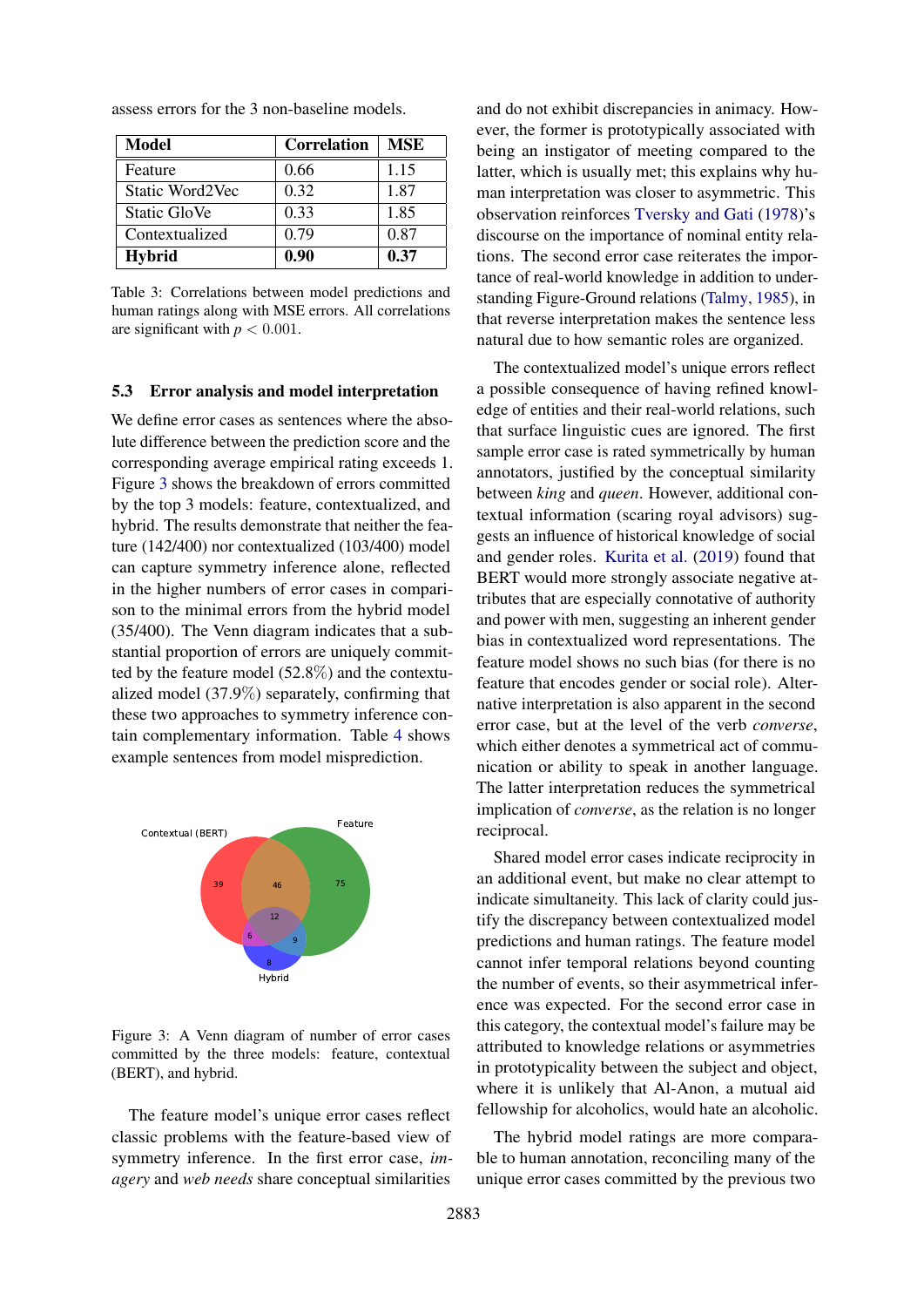<span id="page-7-0"></span>

| <b>Model</b> | <b>Example sentence of misprediction</b> (target verb, entities); " $\sim$ S/AS" stand for near symmetry/asymmetry |
|--------------|--------------------------------------------------------------------------------------------------------------------|
| Feature      | 1. This imagery will best meet your Web needs. (True: $\sim$ AS; Human: 4.0; FT Predict: 2.7)                      |
| (FT)         | 2. I'd rather collaborate with a tarantula, because I'm vermin right now. (True: $\sim$ AS; Human: 4.3; FT:        |
|              | (2.2)                                                                                                              |
| Contextual   | 1. The king argued with the queen, scaring the royal advisors. (True: $\sim$ S; Human: 2.3; BERT Predict:          |
|              | 3.4)                                                                                                               |
| (BERT)       | 2. Some of the nuns and the girls could converse fluently in Latin in the Strassburg monastery of St.              |
|              | Margaret. (True: $\sim$ S; Human: 1.3; BERT: 2.6)                                                                  |
| Shared       | 1. I applauded my best friend and she applauded me too. (True: $\sim$ S; Human: 1.3; FT: 3.1; BERT: 4.1)           |
| $(FT+BERT)$  | 2. Al-Anon can hate the alcoholic and vice versa. (True: $\sim$ S; Human: 1.4; FT: 3.2; BERT: 3.5)                 |
| Hybrid       | 1. The doctor sees many patients, so wait for your turn. (True: S/AS; Human: 2.9; Hybrid: 4.5)                     |
|              | 2. The ten-year-olds resemble catatonic ghosts plugged into iPods. (True: S/AS; Human: 3.1; Hybrid:                |
|              | 1.5)                                                                                                               |

Table 4: Example sentences of predicate symmetry inference where errors were committed by only the feature model, only the contextualized model, shared by both feature and contextualized models, and by the hybrid model, along with suggested (a)symmetry label of verb-in-context and model prediction (1: symmetric; 5: asymmetric).

models. For example, the first feature model error case is reconciled owing to a heightened focus on entity relations. In addition, a larger emphasis on the lexical and animate properties of the entities reconciles the first contextualized model error case. Surprisingly, the model reconciles the first mutually erroneous case, suggesting that some intuition of reciprocity and/or simultaneity has been gained through a stronger consideration and integration of structural features and event characteristics.

The hybrid model's small amount of errors elucidate the consequences of combining feature-based and contextual cues. For example, in the first error case, the predicate *see* might be interpreted symmetrically, given a doctor seeing a patient implies the act of meeting. The human annotators appear to share this sentiment as their similarity ratings are closer to symmetric. However, the directionality of the sentence (linguistic feature) combined with the skewed prototypicality between *doctor* and *patient* with respect to who performs the action of seeing (usually, the patient sees the doctor; contextual feature) invites asymmetrical interpretation. This reasoning can also apply to the second error case. In sum, the hybrid model may reconcile conflicts between using surface linguistic features and context to infer symmetry.

## 5.4 Focused analysis of model systematicity

We show that certain linguistic cues, such as animacy, are predictive of symmetry and can be easily recognized by humans. To better probe whether contextualized models become more sensitive to such systematic variation after learning, we perform a focused analysis on a subset of SIS sentences controlling for these factors: 1) feature sharing: all sentences that share identical values for a

<span id="page-7-2"></span>

Figure 4: Attention weights and predicted symmetry scores  $(\hat{y})$  for contextualized and hybrid models on predicting two symmetric sentences, with target predicates *resemble* and *argue*, with reciprocal phrases (both have true mean judged score of 1.0).

<span id="page-7-1"></span>

| Model          | <b>MSE</b> (ctrl) | <b>MSE</b> (raw) |
|----------------|-------------------|------------------|
| Feature        | 0.18              | 1.15             |
| Contextualized | 0.45              | 0.87             |
| <b>Hybrid</b>  | 0.17              | 0.37             |

Table 5: MSEs on the controlled (ctrl) and raw sets for feature and contextualized models.

certain set of linguistic features; 2) reliable judged symmetry scores, with low inter-subject standard deviation (we use a threshold  $\theta = 0.1$ , under 10% of SD over the dataset 1.20); 3) decent model prediction, where the differences between the predicted scores and human ratings are low (we use threshold  $\theta = 1$ ). Under these criteria, we extract 76 sentences from 5 featural groups. Symmetry of the sentences within each group can be systematically explained by a certain set of distinct linguistic features (because feature values are shared within each group).

Table [5](#page-7-1) summarizes the corresponding MSEs under these controlled subsets, compared to those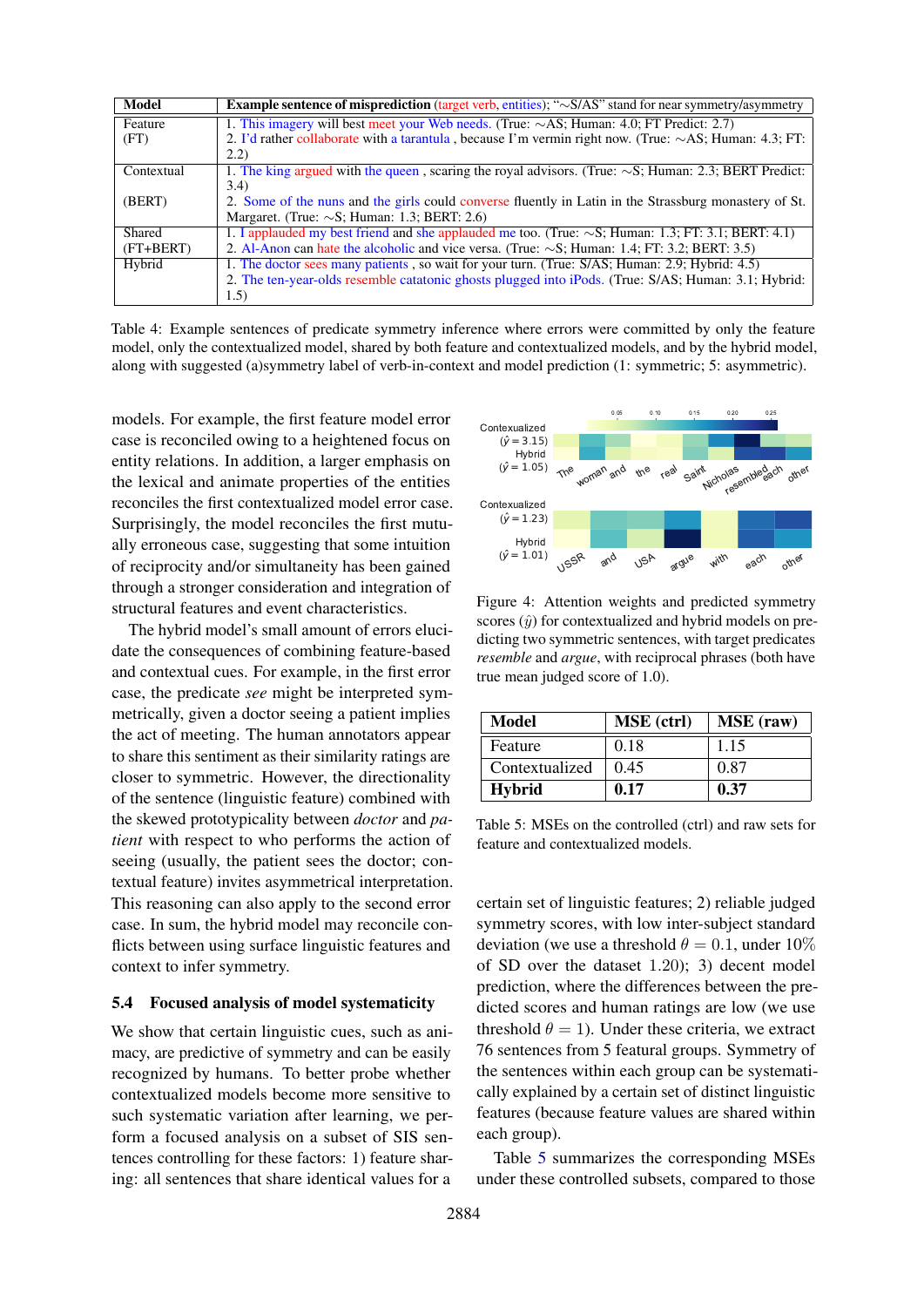under the raw whole dataset. The contextualized model—though lower in the raw MSE—is inferior to the feature model in these subsets, because the contextualized model was not able to hone in onto the relevant linguistic cues. In contrast, the hybrid model achieves better performance to the feature model in both controlled and raw data, suggesting that it was able to make systematic generalization that aligns with human judgement.

To provide intuition on systematicity of the models, we compare the contextualized model with the hybrid model on an example pair of sentences under the distinct linguistic cue of reciprocity ("each other") for symmetry, and we visualize the attention weights from the final layer of the BERT encoders in Figure [4.](#page-7-2) The heatmap shows that the contextualized model fails to attend to the reciprocal phrase consistently in the two cases (i.e., low attention weights on "each other" in the first sentence but high weights in the second sentence), resulting in its poorer generalization. In contrast, the hybrid model assigns high attention weights to "each other" in both cases and is therefore performing not only better, but also more systematically.

# 6 Conclusion

We present to our knowledge the first formal framework for modelling sentence-level predicate symmetry and demonstrate that automated inference of verb symmetry is possible in natural context. Contributing the symmetry inference sentence dataset, we show how existing approaches to symmetry, based on linguistic features and contextualization, are by themselves insufficient to explain sentencelevel symmetry judgment, but a hybrid approach improves systematic symmetry inference in stateof-the-art language models. Future work may explore symmetry in other word classes (e.g., nouns and adjectives) and languages other than English.

### Acknowledgments

We thank Dzmitry Bahdanau for helpful discussion. AX is supported partly by a UofT Entrance Scholarship. YX is funded through a Connaught New Researcher Award, a NSERC Discovery Grant RGPIN-2018-05872, and a SSHRC Insight Grant #435190272.

## References

- <span id="page-8-11"></span>André Altmann, Laura Toloși, Oliver Sander, and Thomas Lengauer. 2010. Permutation importance: a corrected feature importance measure. *Bioinformatics*, 26(10):1340–1347.
- <span id="page-8-5"></span>Rahul Bhagat, Patrick Pantel, and Eduard Hovy. 2007. Ledir: An unsupervised algorithm for learning directionality of inference rules. In *Proceedings of the 2007 Joint Conference on Empirical Methods in Natural Language Processing and Computational Natural Language Learning (EMNLP-CoNLL)*, pages 161–170.
- <span id="page-8-2"></span>Samuel R. Bowman, Gabor Angeli, Christopher Potts, and Christopher D. Manning. 2015. A large annotated corpus for learning natural language inference. In *Proceedings of the 2015 conference on empirical methods in natural language processing (EMNLP)*. Association for Computational Linguistics.
- <span id="page-8-10"></span>Bernard Comrie. 1989. *Language universals and linguistic typology: Syntax and morphology*. University of Chicago press.
- <span id="page-8-9"></span>Luciano Del Corro and Rainer Gemulla. 2013. Clausie: clause-based open information extraction. In *Proceedings of the 22nd international conference on World Wide Web*, pages 355–366.
- <span id="page-8-4"></span>Jacob Devlin, Ming-Wei Chang, Kenton Lee, and Kristina Toutanova. 2018. Bert: Pre-training of deep bidirectional transformers for language understanding. In *Proceedings of the 2018 Conference of the North American Chapter of the Association for Computational Linguistics: Human Language Technologies (NAACL-HLT)*, pages 4171–4186.
- <span id="page-8-7"></span>Collins english dictionary. 1994. *Collins english dictionary*. HarperCollins Publishers, Glasgow, UK.
- <span id="page-8-1"></span>Jerry A Fodor. 1987. *Psychosemantics: The problem of meaning in the philosophy of mind*, volume 2. MIT press.
- <span id="page-8-0"></span>Lila R. Gleitman, Henry Gleitman, Carol Miller, and Ruth Kramer Ostrin. 1996. Similar, and similar concepts. *Cognition*, 58:321–376.
- <span id="page-8-3"></span>Lila R. Gleitman, Ann Senghas, Molly Flaherty, Marie Coppola, and Susan Goldin-Meadow. 2019. The emergence of the formal category "symmetry" in a new sign language. *Proceedings of the National Academy of Sciences of the United States of America*, 116:11705–11711.
- <span id="page-8-6"></span>Emily Goodwin, Koustuv Sinha, and Timothy J. O'Donnell. 2020. Probing linguistic systematicity. In *Proceedings of the 58th Annual Meeting of the Association for Computational Linguistics*, pages 1958–1969, Online. Association for Computational Linguistics.
- <span id="page-8-8"></span>Miloš Jakubíček, Adam Kilgarriff, Vojtěch Kovář, Pavel Rychlỳ, and Vít Suchomel. 2013. The tenten